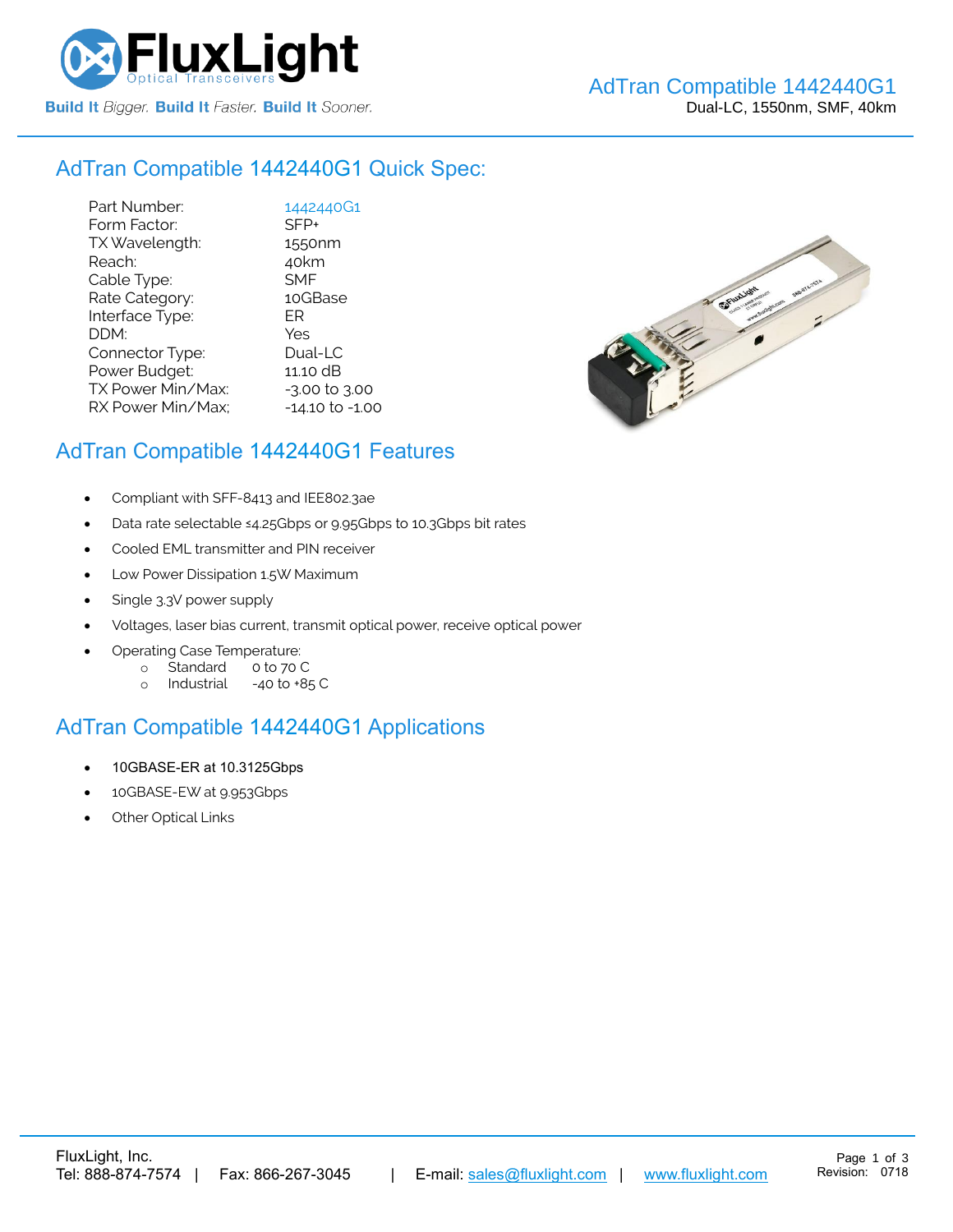

**Build It Bigger. Build It Faster. Build It Sooner.** 

# Electrical Characteristics (Condition: Ta=TOP)

| <b>Parameter</b>                  | <b>Symbol</b> | Min.    | <b>Typ</b> | Max.      | <b>Unit</b> | <b>Notes</b>                    |
|-----------------------------------|---------------|---------|------------|-----------|-------------|---------------------------------|
| CML Inputs(Differential)          | Vin           | 150     |            | 1200      | $mV p-p$    | AC coupled inputs               |
| <b>Supply Current</b>             | ICC           |         |            | 300       | mA          |                                 |
| Input Impedance (Differential)    | Zin           | 85      | 100        | 115       | ohm         | $\mathrm{R}$ in > 100 kohm @ DC |
| Tx_Disable Input Voltage - Low    | VIL           | $\circ$ |            | 0.8       | $\vee$      |                                 |
| Tx_Disable Input Voltage - High   | VIH           | 2.0     |            | 3.45      | $\vee$      |                                 |
| Tx_Fault Output Voltage - Low     | <b>VOL</b>    | $\circ$ |            | 0.5       | $\vee$      |                                 |
| Tx_Fault Output Voltage - High    | <b>VOH</b>    | 2.0     |            | $Vcc+0.3$ | $\vee$      |                                 |
| <b>CML Outputs (Differential)</b> | Vout          | 350     |            | 700       | mV pp       | AC coupled outputs              |
| Output Impedance (Differential)   | Zout          | 85      | 100        | 115       | ohms        |                                 |
| Rx_LOS Output Voltage-Low         | <b>VOL</b>    | $\circ$ |            | 0.5       | $\vee$      |                                 |
| Rx_LOS Output Voltage-High        | <b>VOH</b>    | 2.5     |            |           | $\vee$      |                                 |

# Optical Characteristics (Condition: Ta=TOP)

| <b>TX</b>                        |         |                  |                          |                          |                          |             |  |
|----------------------------------|---------|------------------|--------------------------|--------------------------|--------------------------|-------------|--|
| <b>Parameter</b>                 |         | <b>Symbol</b>    | Min                      | <b>Typ</b>               | <b>Max</b>               | <b>Unit</b> |  |
| Data Rate                        |         |                  | $\overline{\phantom{a}}$ | 10.3                     | $\overline{\phantom{0}}$ | Gb/s        |  |
| 9µm Core Diameter SMF            |         |                  |                          | 10                       |                          | Km          |  |
| Centre wavelength                |         | λс               | 1530                     | 1550                     | 1565                     | nm          |  |
| Output Spectral Width(-20dB)     |         | Δλ               | $\overline{\phantom{a}}$ | $\qquad \qquad$          | $\mathbf{1}$             | nm          |  |
| Average Output Power             |         | $P_{\text{out}}$ | $-3$                     | $\overline{\phantom{a}}$ | $+3$                     | dBm         |  |
| <b>Extinction Ratio</b>          |         | ER               | 6                        | $\overline{\phantom{a}}$ | $\overline{\phantom{0}}$ | dB          |  |
| Average Power of OFF Transmitter |         |                  |                          |                          | $-30$                    | dBm         |  |
| Side Mode Suppression Ratio      |         | <b>SMSR</b>      | 30                       |                          |                          | dB          |  |
| Input Differential Impedance     |         | Zin              | 90                       | 100                      | 110                      | Ω           |  |
| <b>TX Disable</b>                | Disable |                  | 2.0                      |                          | $Vcc+0.3$                | $\vee$      |  |
|                                  | Enable  |                  | $\circ$                  |                          | 0.8                      |             |  |
| <b>TX Fault</b>                  | Fault   |                  | 2.0                      |                          | $Vcc+0.3$                |             |  |
|                                  | Normal  |                  | $\circ$                  |                          | 0.8                      | $\vee$      |  |